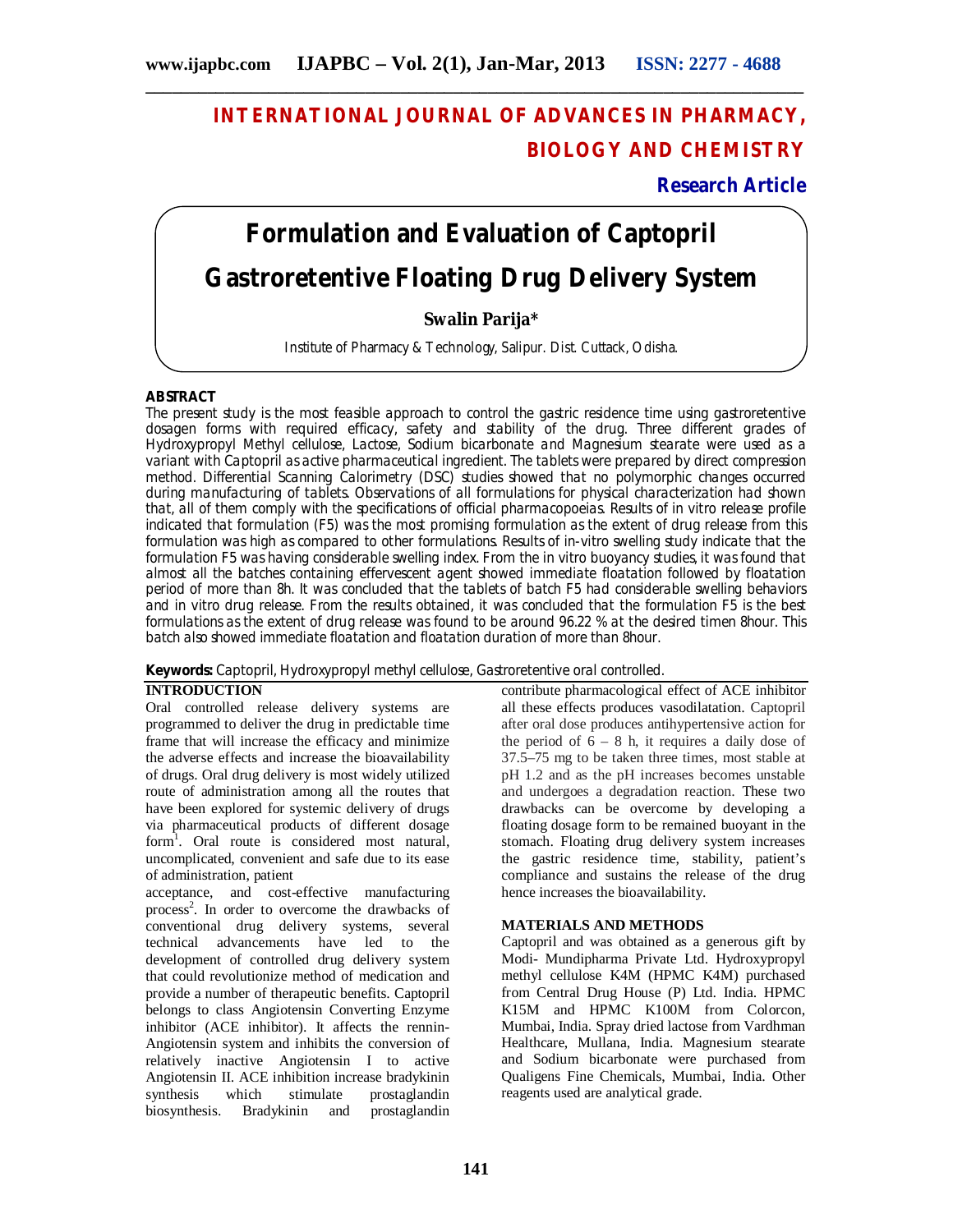| <b>INGREDIENTS</b>    | F1  | F2  | F <sub>3</sub> | F4  | F <sub>5</sub> | F6  | F7  | F8  | F9  |
|-----------------------|-----|-----|----------------|-----|----------------|-----|-----|-----|-----|
| Captopril             | 30  | 30  | 30             | 30  | 30             | 30  | 30  | 30  | 30  |
| HPMC K4M              | 65  |     | -              | 105 |                |     | 50  |     | 50  |
| HPMC K15M             |     | 65  | -              |     | 105            |     | 55  | 55  |     |
| HPMC K100M            |     |     | 65             |     |                | 105 |     | 50  | 55  |
| Sodium<br>Bicarbonate | 20  | 20  | 20             | 20  | 20             | 20  | 20  | 20  | 20  |
| Lactose               | 94  | 94  | 94             | 64  | 64             | 64  | 64  | 64  | 64  |
| Magnesium<br>stearate |     |     |                |     |                |     |     |     |     |
| Total                 | 200 | 200 | 200            | 200 | 200            | 200 | 200 | 200 | 200 |

Captopril was used with various grades of HPMC in varying ratios to formulate the floating tablets. The floating matrix tablets were prepared by mixing drug, lactose, Magnesium stearate and HPMC geometrically in a pestle and mortar until homogenized. All the ingredients were passed through sieve - 80 before processing sodium Bicarbonate is added. The mixture was directly compressed in a R&D tablet compressing machine fitted with flat punches and dies (8 mm diameter). The tablet weight was adjusted to 200mg and 25 tablets for each batch were prepared.

# **Tablet Hardness**

The crushing strength Kg/cm2 of prepared tablets was determined for 10 tablets of each batch by using Monsanto tablet hardness tester [3]. The average hardness and standard deviation was determined. The results are shown in Table 3.

#### **Uniformity of Weight**

Twenty tablets were individually weighed and the average weight was calculated. From the average weight of the prepared tablets, the standard deviation was determined. The results are shown in Table 3.

#### **Friability**

Twenty tablets were weighed and placed in the Electrolab friabilator and apparatus was rotated at 25rpm for 4 minutes. After revolutions the tablets were dedusted and weighed again.

#### **Uniformity of Content**

Five randomly selected tablets were weighed and powdered. The powdered tablet equivalent to 20 mg drug in one tablet was taken and transferred in a 250ml flask containing 100ml of 0.1N HCl (pH 1.2). The flask was shaken on a flask shaker for 24 hours and was kept for 12 hours for the sedimentation of undissolved materials. The solution is filtered through Whatman filter paper. 10ml of this filtrate was taken and appropriate dilution was made. The samples were analyzed at 202 nm using UV visible spectrophotometer.

# **In Vitro Buoyancy Test**

The prepared tablets were subjected to *in vitro*  buoyancy test by placing them in 250 ml beaker containing 200ml  $\overline{0.1}$  N HCl (pH 1.2, temp. 37 $\pm$ 0.5 oC). The time between introduction of the dosage form and its buoyancy in the medium and the floating durations of tablets was calculated for the determination of lag time and total buoyancy time by visual observation. The Time taken for dosage form to emerge on surface of medium called Floating Lag Time orBuoyancy Lag Time and total duration of time by which dosage form remain buoyant is called Total Floating Time [4].

### **Swelling index**

Swelling of tablet excipients particles involves the absorption of a liquid resulting in an increase in weight and volume. Liquid uptake by the particle may be due to saturation of capillary spaces within the particles or hydration of macromolecule. The liquid enters the particles through pores and bind to large molecule; breaking the hydrogen bond and resulting in the swelling of particle. The extent of swelling can be measured in terms of weight gain by the tablet<sup>5</sup>. Each tablet from all formulations pre-weighed and allowed to equilibrate with 0.1N HCl (pH-1.2) for 5h, was then removed, blotted using tissue paper and weighed[6]. The swelling index was then calculated using the formula: **Swelling index WU = (W1 – W0) x 100**

# *WO*

Where,  $Wt = Weight$  of tablet at time t.  $W0$  = Initial weight of tablet

#### **In vitro Dissolution Study**

*In Vitro* dissolution study was carried out using USP II apparatus in 900 ml of 0.1 N HCl (pH 1.2) for 8 hours. The temperature of the dissolution medium was kept at  $37 \pm 0.5$  cC and the paddle was set at 50 rpm. 10 ml of sample solution was withdrawn at specified interval of time and filtered through Whatman filter paper. The absorbance of the withdrawn samples was measured at λmax 202 nm using UV visible spectrophotometer<sup>7,8</sup>.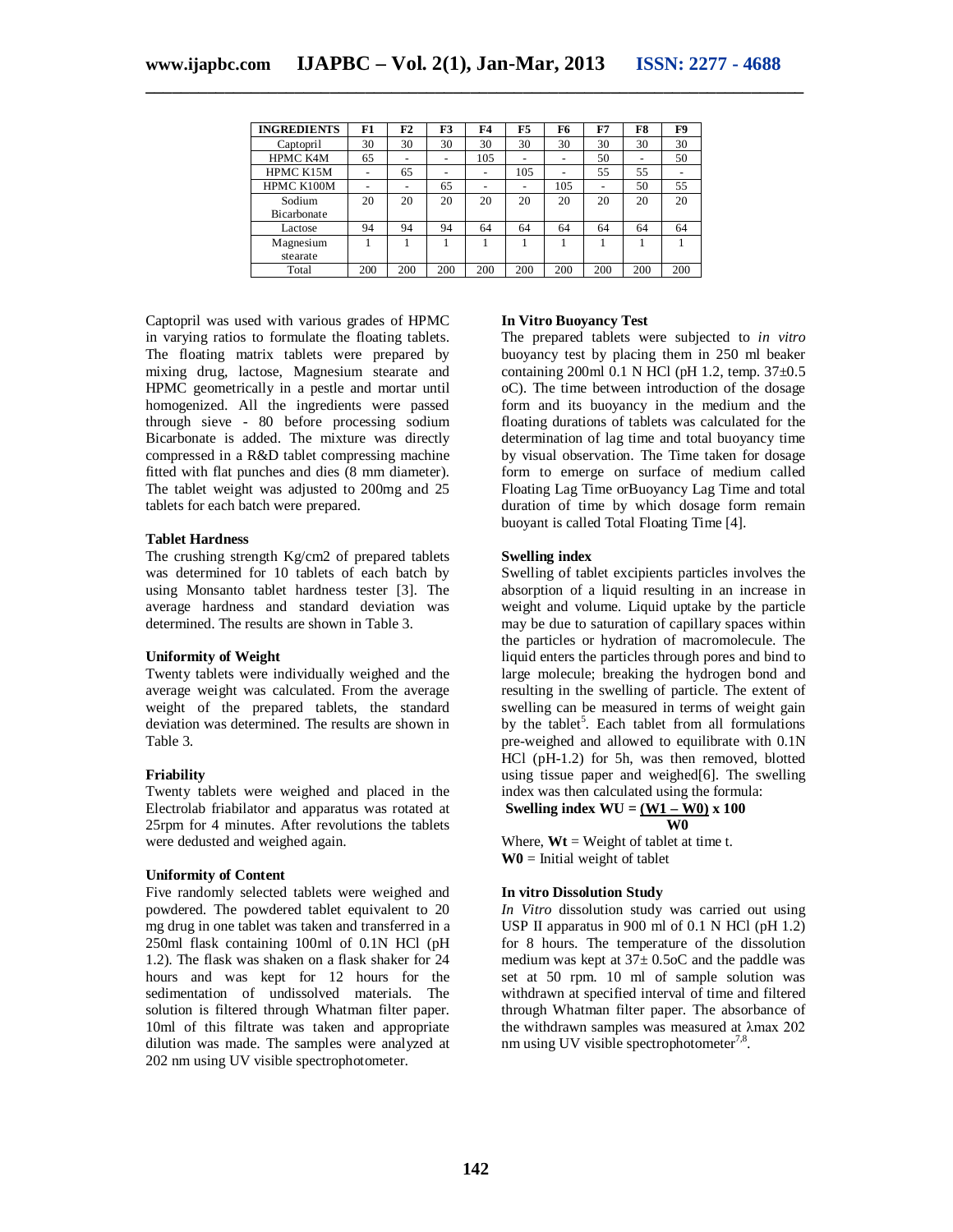### **Modeling of Dissolution Profiles**

In the present study, data of the *in vitro* release were fitted to different equations and kinetic models to explain the release kinetics of Captopril from the floating tablets. The kinetic models used were a Zero order equation, First order, Higuchi release and Korsmeyer-Peppas models<sup>9,10</sup>.

#### **Zero Order Kinetics**

Drug dissolution from pharmaceutical dosage forms that do not disaggregate and release the drug slowly (assuming that area does not change and no equilibrium conditions are obtained) can be represented by the following equation;

#### $\mathbf{Qt} = \mathbf{Qo} + \mathbf{ko} \mathbf{t}$

Where,  $\mathbf{Q}t =$  amount of drug released in time't',  $Qo$  = initial amount of drug in the solution,  $kt =$ zero order release constant.

#### **First Order Kinetics**

The application of this model to drug dissolution studies was first proposed by Gibaldi and Feldman (1967). The following relation can express this model: **Log Qt = Log Qo + ktt/2.303**

Where,  $\mathbf{Q}t =$  amount of drug released in time 't';  $\mathbf{Q_0}$  = initial amount of drug in the solution,  $\mathbf{kt} =$ first order release constant.

#### **Higuchi Model**

Higuchi (1961, 1963) developed several theoretical models to study the release of water soluble drugs incorporated in semisolid and/or solid matrixes. Simplified Higuchi model can be expressed by following equation:  $f{t} = kH t1/2$  Where,  $kH =$ Higuchi diffusion constant,  $\mathbf{ft}$  = fraction of drug dissolved in time't'.

#### **Korsmeyer-Peppas Model**

Korsmeyer et al., (1983) developed a simple, semiempirical model, relating exponentially the drug release to the elapsed time  $(t)$ ;  $\mathbf{ft} = \mathbf{atn}$  Where, **a** = constant incorporating structural and geometric characteristics of the drug dosage form,  $\mathbf{n}$  = release exponent,  $\mathbf{ft} = \mathbf{M}t/\mathbf{M}\infty$  = fraction release of drug.

#### **Stability Studies**

The mixture of drug and the excipients and three tablets of each formulation were placed in humidity chamber at, 400C, and 2-80C for 30 days. After the completion of one month the samples were analyzed visually for any color changes due to physical and chemical interaction within excipients and with the drug. The percentage drug content in all the tablets was determined after specified  $period<sup>11,12</sup>$ .

#### **RESULT AND DISCUSSION**

# **Differential Scanning Calorimetry (DSC)**

Differential Scanning Calorimetry studies were carried out to study the changes in amorphous to crystalline or vice-versa or any polymorphic changes during formulation of tablets. Differential Scanning Calorimetry studies revealed that there were no polymorphic changes in drug as well as excipients during manufacturing of tablets.

| Table 2: Pre-compression parameters of Formulation F1-F9 |                        |                          |                                       |      |                           |  |  |  |
|----------------------------------------------------------|------------------------|--------------------------|---------------------------------------|------|---------------------------|--|--|--|
| Batch No.                                                | <b>Bulk</b><br>density | <b>Tapped</b><br>density | Carr's<br>Hausner's<br>index<br>ratio |      | Angle of<br><b>Repose</b> |  |  |  |
| F1                                                       | 0.521                  | 0.585                    | 10.34                                 | 1.12 | $22^{\circ}$              |  |  |  |
| F2                                                       | 0.533                  | 0.597                    | 10.16                                 | 1.13 | $24^{\circ}$              |  |  |  |
| F3                                                       | 0.562                  | 0.611                    | 8.19                                  | 1.08 | $21^{\circ}$              |  |  |  |
| F4                                                       | 0.543                  | 0.583                    | 6.89                                  | 1.06 | $21^{\circ}$              |  |  |  |
| F5                                                       | 0.582                  | 0.661                    | 9.37                                  | 1.13 | $24^{\circ}$              |  |  |  |
| F6                                                       | 0.566                  | 0.613                    | 8.19                                  | 1.08 | $21^{\circ}$              |  |  |  |
| F7                                                       | 0.542                  | 0.593                    | 8.19                                  | 1.09 | $20^{\circ}$              |  |  |  |
| F8                                                       | 0.580                  | 0.633                    | 7.93                                  | 1.07 | $22^{\circ}$              |  |  |  |
| F9                                                       | 0.591                  | 0.642                    | 7.90                                  | 1.08 | $22^{\circ}$              |  |  |  |

#### **Evaluation of Granules Table 2: Pre-compression parameters of Formulation F1-F9**

| Table 3: Post-compression parameters of Formulations F1-F9 |                     |                             |                      |                         |  |  |  |
|------------------------------------------------------------|---------------------|-----------------------------|----------------------|-------------------------|--|--|--|
| Batch No.                                                  | Weight<br>variation | <b>Hardness</b><br>(kg/cm2) | Friability<br>$(\%)$ | Drug<br>Content $(\% )$ |  |  |  |
| F1                                                         | pass                | 5.6                         | 0.51                 | 98.5                    |  |  |  |
| F2                                                         | pass                | 5.9                         | 0.63                 | 99.1                    |  |  |  |
| F3                                                         | pass                | 6.2                         | 0.69                 | 98.1                    |  |  |  |
| F <sub>4</sub>                                             | pass                | 6.0                         | 0.58                 | 99.4                    |  |  |  |
| F5                                                         | pass                | 6.9                         | 0.69                 | 99.5                    |  |  |  |
| F <sub>6</sub>                                             | pass                | 6.2                         | 0.72                 | 96.2                    |  |  |  |
| F7                                                         | pass                | 7.2                         | 0.53                 | 97.3                    |  |  |  |
| F8                                                         | pass                | 7.6                         | 0.49                 | 98.2                    |  |  |  |

F9 pass 7.4 0.42 99.2

#### **Evaluation of Tablets**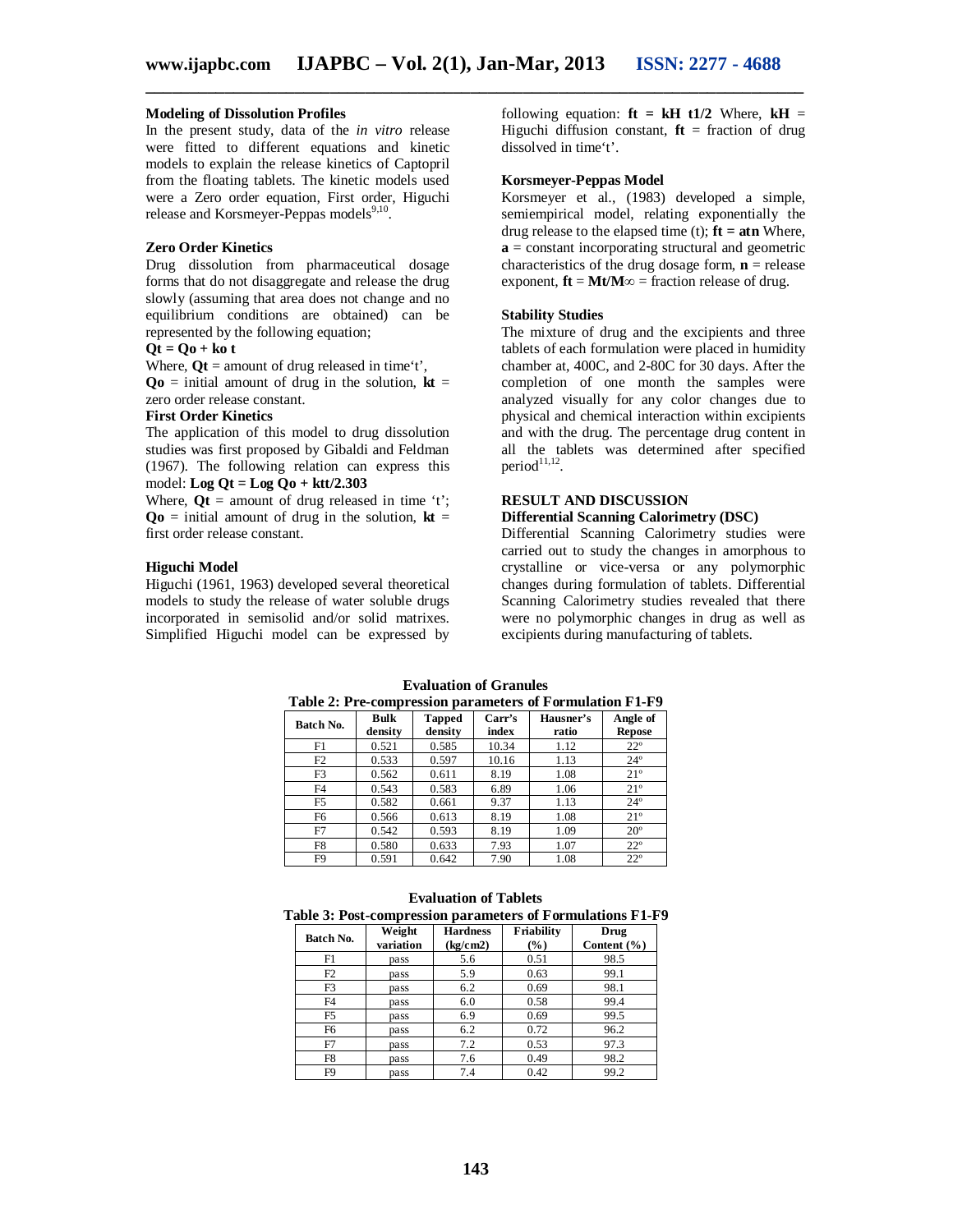| Batch          | <b>Buoyancy Lag Time</b><br>(sec.) | <b>Total Floatation time</b><br>(hr.) |  |  |  |  |
|----------------|------------------------------------|---------------------------------------|--|--|--|--|
| F1             | 100                                |                                       |  |  |  |  |
| F <sub>2</sub> | 115                                |                                       |  |  |  |  |
| F3             | 180                                |                                       |  |  |  |  |
| F4             | 105                                |                                       |  |  |  |  |
| F5             | 120                                | >12                                   |  |  |  |  |
| F6             | 155                                | >12                                   |  |  |  |  |
| F7             | 165                                | >12                                   |  |  |  |  |
| F8             | 170                                | >12                                   |  |  |  |  |
| F9             | 180                                | >12                                   |  |  |  |  |

**In vitro Buoyancy Studies Table 4: Invitro Buoyancy study of formulations F1-F9**

**Table 6: Swelling Index of Tablets of Batches F1 to F9**

| <b>Batch</b>   | 0 Hr.    | 1Hr.  | 2 Hr. | 3 Hr. | 4 Hr. | 5 Hr. |
|----------------|----------|-------|-------|-------|-------|-------|
| F1             | $\Omega$ | 41.25 | 54.48 | 65.32 | 70.05 | 88.12 |
| F <sub>2</sub> | $\Omega$ | 49.25 | 61.54 | 72.90 | 82.07 | 92.54 |
| F3             | $\Omega$ | 35.21 | 48.92 | 55.76 | 69.52 | 78.20 |
| F4             | $\theta$ | 36.09 | 47.45 | 55.32 | 67.12 | 78.97 |
| F5             | $\Omega$ | 45.73 | 59.76 | 67.72 | 81.26 | 91.60 |
| F6             | $\Omega$ | 32.55 | 43.35 | 57.32 | 62.45 | 74.09 |
| F7             | $\Omega$ | 36.76 | 48.98 | 59.54 | 67.06 | 81.78 |
| F8             | $\Omega$ | 28.45 | 42.78 | 53.87 | 61.58 | 75.02 |
| F9             | $\Omega$ | 43.06 | 57.96 | 65.32 | 78.34 | 92.09 |

#### **Comparison of Different Formulations**



**Fig. 1: Comparative release profiles of F1, F2 and F3**



**Fig. 2: Comparative release profiles of F4, F5 and F6**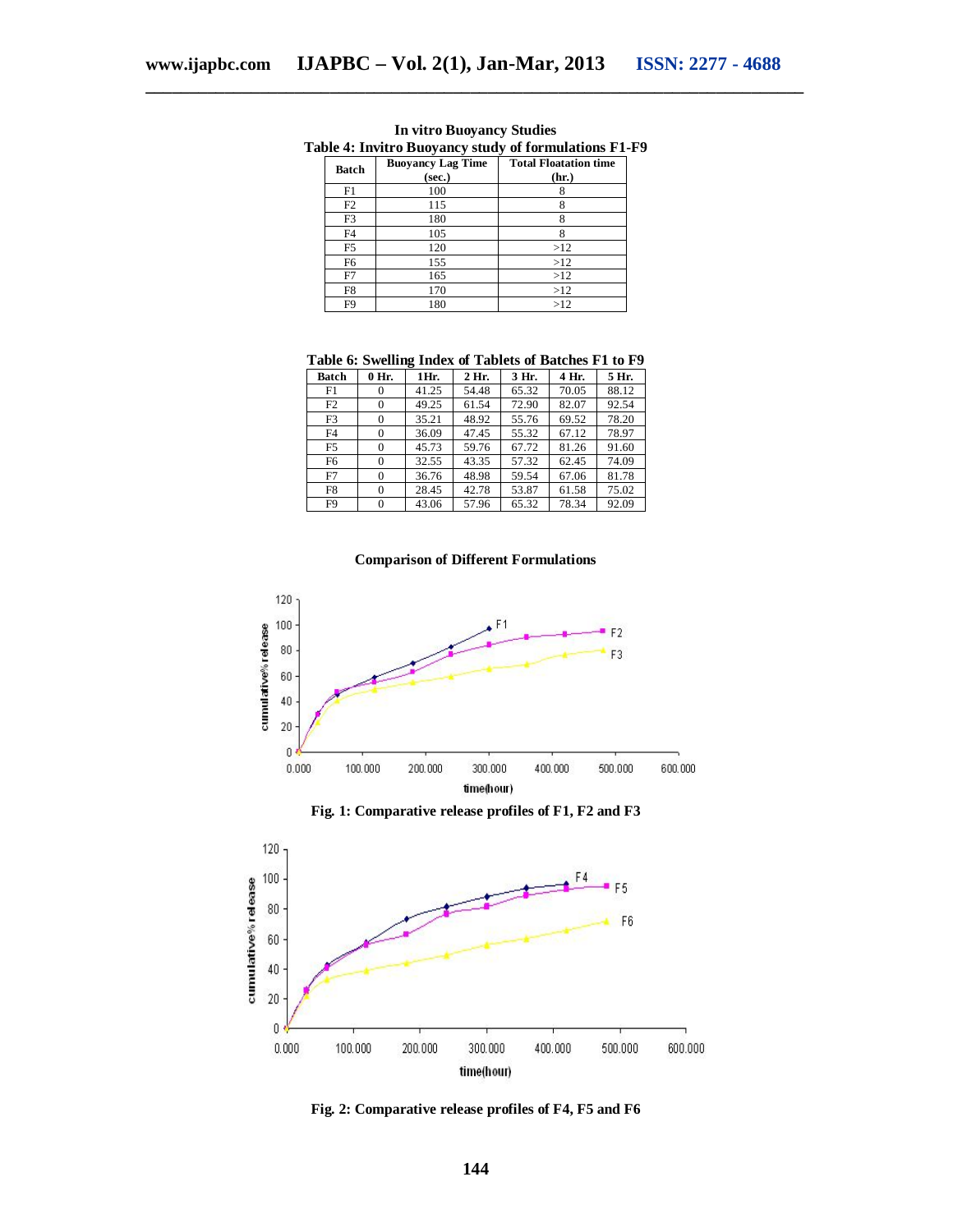

**Effect of HPMC Concentration on Drug Release** The batches F1 to F9 were prepared using polymers HPMC K4M, K15M, and K100M respectively and the polymer concentration in the batches was taken to be 30%-50%and combination of these polymers. Effervescent tablets were prepared for each batch and concentration of effervescent agent was taken to be 10% of the total tablet weight. The drug release rate decreased in the rank order K4M>  $K15M > K100M$ . This can probably be attributed to the different diffusion and swelling behavior in/of these polymers. With increasing molecular weight, the degree of entanglement of polymer chain increases. Thus, the mobility of the drug molecules in the fully swollen systems decreases. This leads to decreased drug diffusion coefficients and decreased drug release rate with increase molecular weight. It is stated that a faster and greater drug release was expected for reasons with the evolution of gas, the matrix would become more relaxed allowing water penetration and diffusion of drug might be easier. The tablets of the batches F1-F6 were prepared by using HPMC K4M, K15M, and K100M respectively. The tablets of batches F7 to F9 were prepared with the combination of three polymers. The tablets with different concentration (30&50%of polymer respectively) were prepared in these batches. The percentage of drug released decreased with increasing the polymer concentration and molecular weight It is observed from the data that the dissolution rate also decreases with decrease in drug release as the molecular weight and concentration of polymer is increased. All the tablets of these batches degraded by surface erosion and eroded to a large extent at the end of the study but did not disaggregate. From the above observation it is concluded that formulation F5 (HPMC-K15 50%) is the best formulation among all other formulations because it is showing very

controlled release of drug from Tablet formulations.

#### *In vitro* **Buoyancy**

On contact with the water the dissolution medium, hydrochloride in the test medium reacted with sodium bicarbonate in the matrix inducing CO2 formation in the floating section, there by decreasing the density of the matrix system and aid in floatation. Because of the gas generated in trapped in and protected by the gel formed by hydration of HPMC, the expansion of the floating section keeps the whole tablet buoyant on the surface of the test medium. There was an increase in the floatation lag time which could be attributed to the fact that tablets containing low viscosity HPMC swell rapidly than tablets with high viscosity HPMC. Also higher floatation time of these tablets could be explained by a slower CO2 formation because of the presence of the effervescent agents within the HPMC matrix. Medium can penetrate these tablets easily and react with Sodium bicarbonate to liberate CO2. It is because the buoyancy force build up due to the entrapment of CO2 is strong enough for the whole tablet to go up to the surface and maintain the tablet on the surface for as long as 8h. Tablets of all batches remained floatable throughout the study. The optimized batch is showing Buoyancy lag time (120 sec.) and its total Floatation time is more than 12 h.

#### **Stability studies**

Stability study was carried out for one month on mixture of drug with excipients and the prepared tablets formulation. After one month the samples were analyzed for the changes in physical appearance and drug content. No change in the physical appearance of the mixtures and the tablets was found.